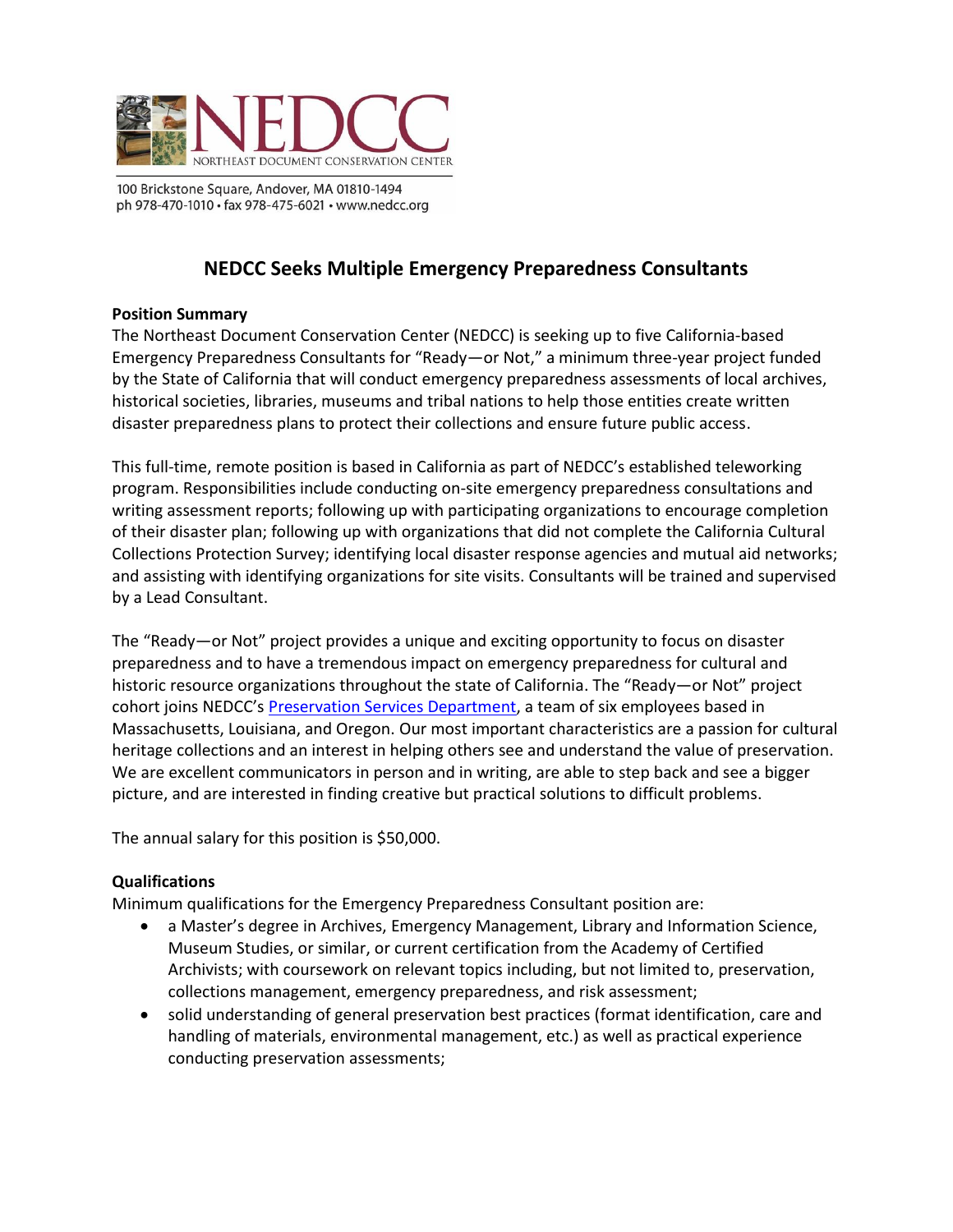- knowledge of emergency preparedness and risk assessment as they relate to cultural and historic resource organizations and collections as well as practical experience creating emergency preparedness plans;
- strong analytical and observation skills;
- excellent writing and verbal communication skills;
- demonstrated ability to work effectively with individuals from diverse communities and backgrounds;
- flexibility to work both independently and as part of a team;
- valid driver's license; and
- ability and willingness to travel regionally, up to 75%.

In addition to the above, the following qualifications are desirable but are not required for consideration:

- at least 1 year of full-time experience working with collections-holding institutions;
- experience working with tribal nations, museums, libraries, archives, and government entities;
- consulting experience;
- project management experience;
- "[up-to-date](https://www.cdc.gov/coronavirus/2019-ncov/vaccines/stay-up-to-date.html#recommendations)" immunization series against COVID-19 in accordance with CDC recommendations; and
- bilingual in English and Spanish.

## **About NEDCC**

Founded in 1973, NEDCC is the first nonprofit center to specialize in the conservation and reformatting of paper-based materials, and over the years has expanded its services to include digital imaging and audio preservation. NEDCC's mission is to improve the preservation efforts of libraries, archives, historical organizations, museums, and other repositories; to provide the highest quality conservation and reformatting services to collections-holding institutions; and to provide leadership in preservation, conservation, and digital reformatting. Its services include book, paper, and photograph conservation; digital reformatting (imaging and audio); assessments and consultations; disaster assistance; online preservation education; and workshops and conferences. NEDCC has consulted with organizations across the country to plan for the long-term preservation of their collections and has worked with a range of institutions to reformat their deteriorating documents, photographs, negatives, and obsolete audio materials. NEDCC has treated many of the most significant paper-based collections in the United States. (See [NEDCC Stories](https://www.nedcc.org/about/nedcc-stories/) for projects of note.) NEDCC is located in Andover, MA, twenty-five miles north of Boston. For more information, please visit [www.nedcc.org.](http://www.nedcc.org/)

Only persons with the legal right to work in the United States are eligible to apply. NEDCC offers competitive salaries commensurate with education, experience, and skill, as well as an excellent retirement/benefits package. NEDCC is an equal opportunity employer, and all qualified applicants will receive consideration for employment without regard to age, race, color, religion, sex, sexual orientation, gender identity, national origin, disability status, protected veteran status, or any other characteristic protected by law.

## **Application Process**